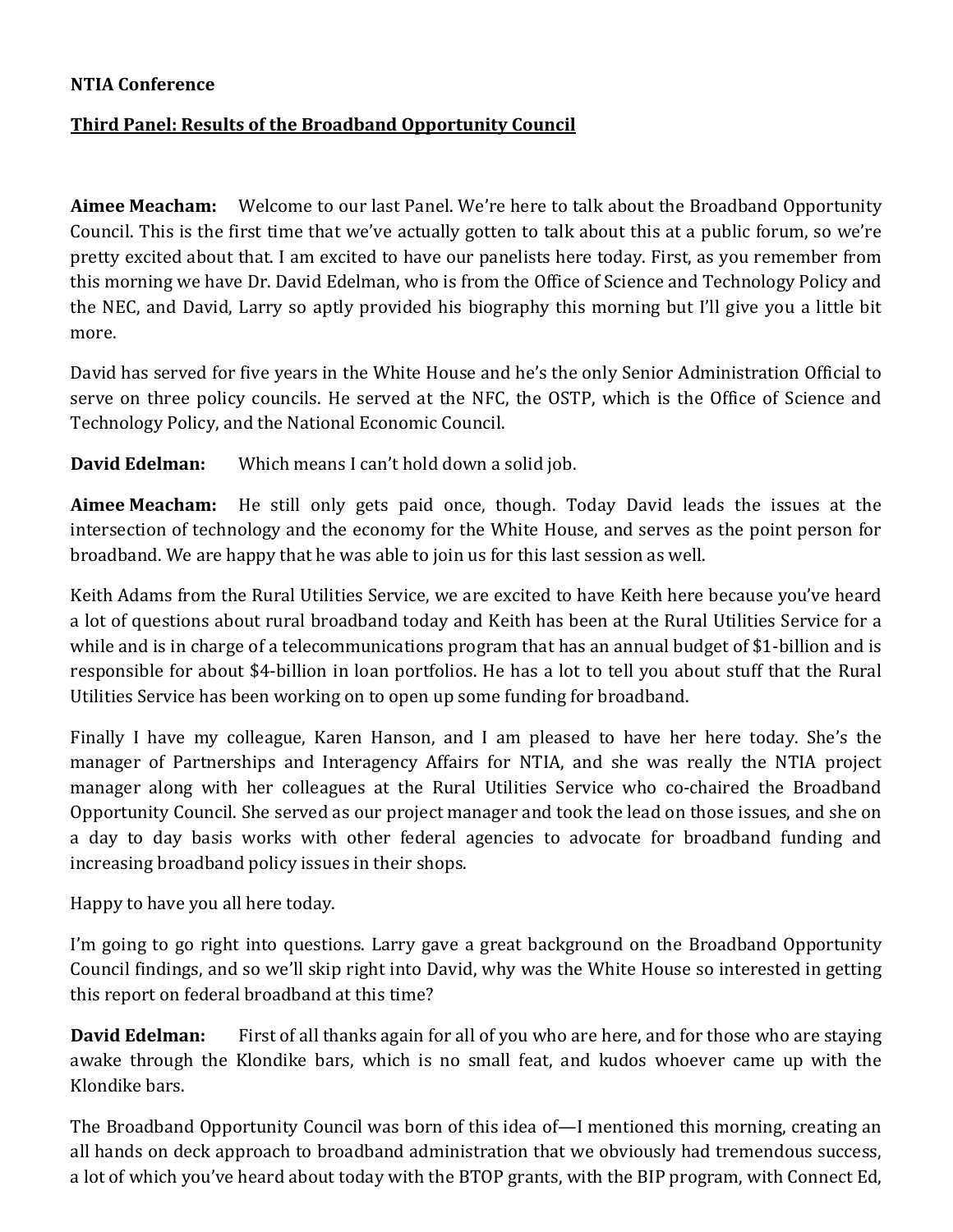with a number of these initiatives, but the one piece that we felt really could use a little bit more effort was doing what the president refers to as a "regulatory look back" this is a question of taking a moment to take a step back and assess whether we with our federal programs are doing everything we can to one, insure that those programs that could be allocating dollars to broadband are, which is not a straightforward thing. It makes sense if you're a program or work in an agency that is focused on connectivity and broadband all the time, but if you're the VA for instance, if you are the Department of Interior, if you are the Small Business Administration, it's not necessarily obvious how your programs necessarily have a direct connectivity mission. That was part of it, to bring all of these programs up to date, just like we had to bring the E-Rate program out of an era of computer labs and into an era of broadband and tablets in the classroom. That's sort of a reboot that we have to go through in government.

The second was a basic case of regulatory look back, the president about a year and maybe a week ago was at the Business Round Table and he was asked a question about what one CEO referred to as a "crushing burden of regulation" that they face, and the president kind of took that on a bit. He focused on this question of there is a reality that whenever we have a large and complex government that regulation doesn't always get it quite right. That the incentives of individual regulators, of individual programs, may create something of a thicket that doesn't need to be there, and so we in government just as we have an obligation to protect health and safety and to create social goods whenever we can, we also have an obligation to insure that those regulations are staying up to date and are as minimal as possible.

The Opportunity Council was also an opportunity for those agencies that might have had regulatory challenges on the books, to take a look back and say are there ways that we can streamline this. Permitting is an obvious case, this is something I know a lot of you deal with on a day to day basis in looking at new broadband projects.

Looking ahead I think our hope was we would make the contribution that we could both in terms of programs and regulatory recommendations to carry forward the federal effort, but the vast majority of the work here will reside at the state and local level because that's where the vast majority of these projects are getting the vast majority of, for instance, their permits. Looking ahead certainly our hope is that we've offered something of a template to provide a sense of what state and locals can develop. We've talked a little bit earlier today about the connectivity index, that's a way of looking at that.

Trying to carry out this momentum, doing what we can at the federal level and then inspiring further action at the state and local level as well, and then lifting up successes there. We think that piece which fundamentally has an orientation that is not exclusively federal is an important piece of filling in this broader broadband picture.

**Aimee Meacham:** That's great, so I have a couple follow ups to that then. As you mentioned earlier, the White House also has the Connect Home initiative and the Connect Ed initiative which you lead, how does the Broadband Opportunity Council feed into that?

**David Edelman:** This is all part of an end to your first question, creating a broader ecosystem, one where commercial ISP's feel like they have every opportunity to compete and invest and expand their service, one where municipalities feel empowered to offer solutions when that's the right option for them. One where schools, where the economics of school broadband are incredibly hard, where we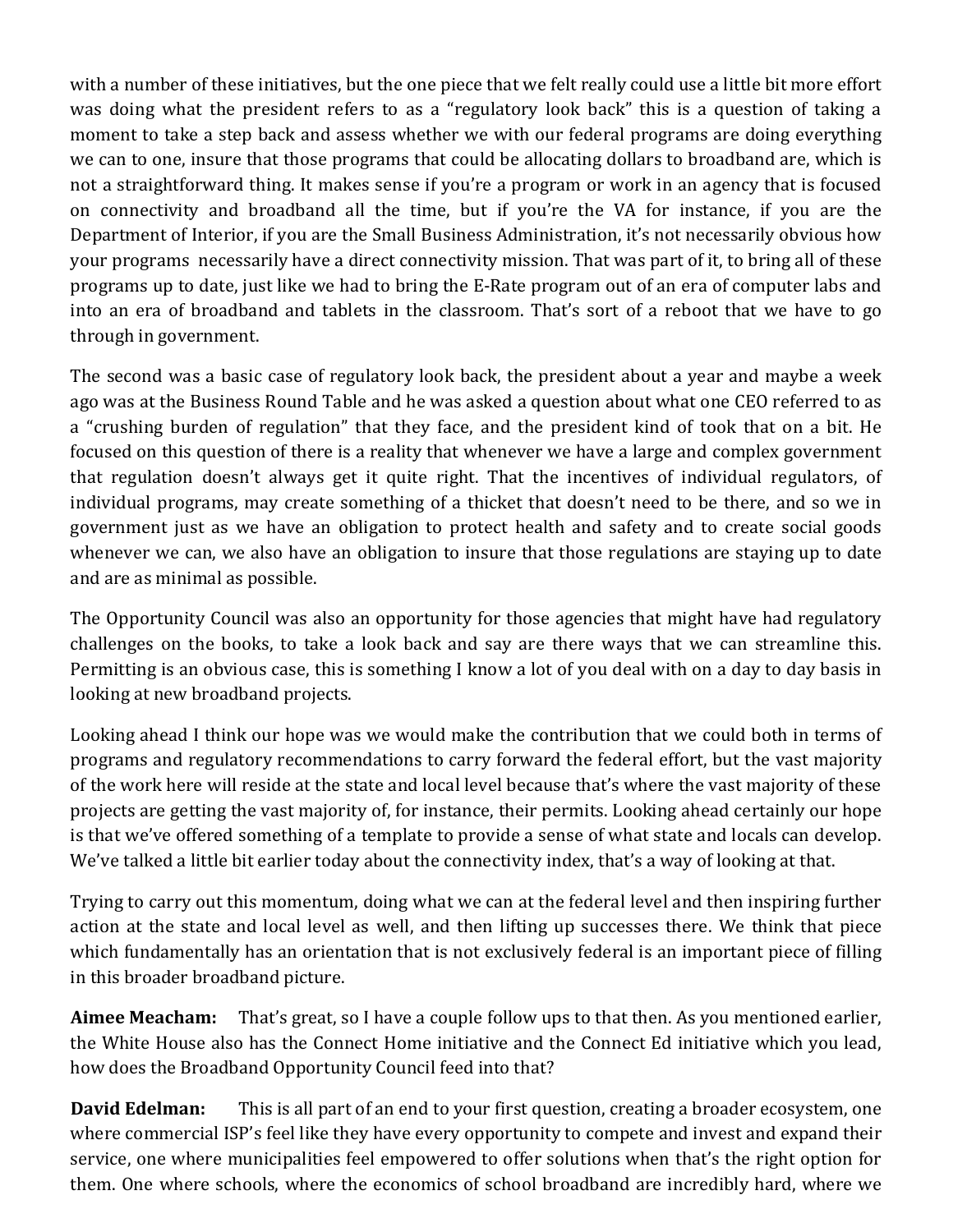can make sure they're not left behind. And just as well the Connect Home initiative which is focused in primarily, in the first instance, in public housing communities. These are communities, as we mentioned earlier this morning, over half don't have any connectivity, don't have broadband at home. Part of that's a federal issue, because federal public housing isn't necessarily wired for broadband, but then part of it also is a matter of getting communities to come together, including over a dozen commercial ISP partners who have through Connect Home in the 28 communities that are participating, developed affordability programs or expanded affordability programs to low income housing. Those are the sorts of things that I talked about all hands on deck approach. All hands on deck is not just government. It's government, it's the private sector providers, it's the nonprofits that are working in digital literacy and everybody across the ecosystem, and perhaps most importantly city and community leadership because Connect Home is one of the best examples of that.

Connect Home is not a federal spending program. Connect Home is about creating a catalyst in these 28 communities for meaningful leadership across all of those levels. The way in which these pieces come together, I think over the course of the next several months one thing that we are looking towards and one I would ask all of you who are on the ground and are in many of these communities, help us understand where the success stories are. Literally we want to have opportunities to show where these pieces are coming together. Maine is an incredible place to start of course because Maine schools are connected at a level that is not true for most of the country. We would love the opportunity to show how these pieces come together, maybe it's two or three of the programs we're talking about, maybe it's a BTOP grantee, maybe its work that has happened completely independent of the federal government. We know that these stories are happening all over the country and we want to show that not only are they happening, they're not just happening in San Francisco and New York, but they're all over the country.

I will seriously after this, I will stay over here, come on up hand me your card and I would really love to give the opportunity to highlight more cities and towns that are achieving and showing this vision of what connectivity can deliver.

**Aimee Meacham:** He's serious folks.

**David Edelman:** I brought a lot of cards.

**Aimee Meacham:** I'm going to come back to you David, but let me turn to Keith for a second. Before the Broadband Opportunity Council was announced, RUS was actually undertaking sort of a similar process on its own. Can you talk a little bit about that process because I know it informs some of the work that the Opportunity Council actually did.

**Keith Adams:** Thank you for the question and thank you for inviting me to be here. I'm very honored to be here. I first of all want to bring you greetings from Under Secretary Lisa Mensah, who was a co-chair along with Assistant Secretary Strickling in the Broadband Opportunity Council and our Administrator Brandon McBride, but I do want to recognize two people specifically. Our Maine State Development Director Virginia Manuel, can you raise your hand, stand up? And our Vermont, the New Hampshire State Director Ted Brady.

Now when we found out about the Presidential Memorandum I got a message or email from the Chief of Staff, for then acting under Secretary Doug O'Brien that says this Presidential Memorandum is coming out and we need to make sure that we're ready because we're going to be co-chairing with the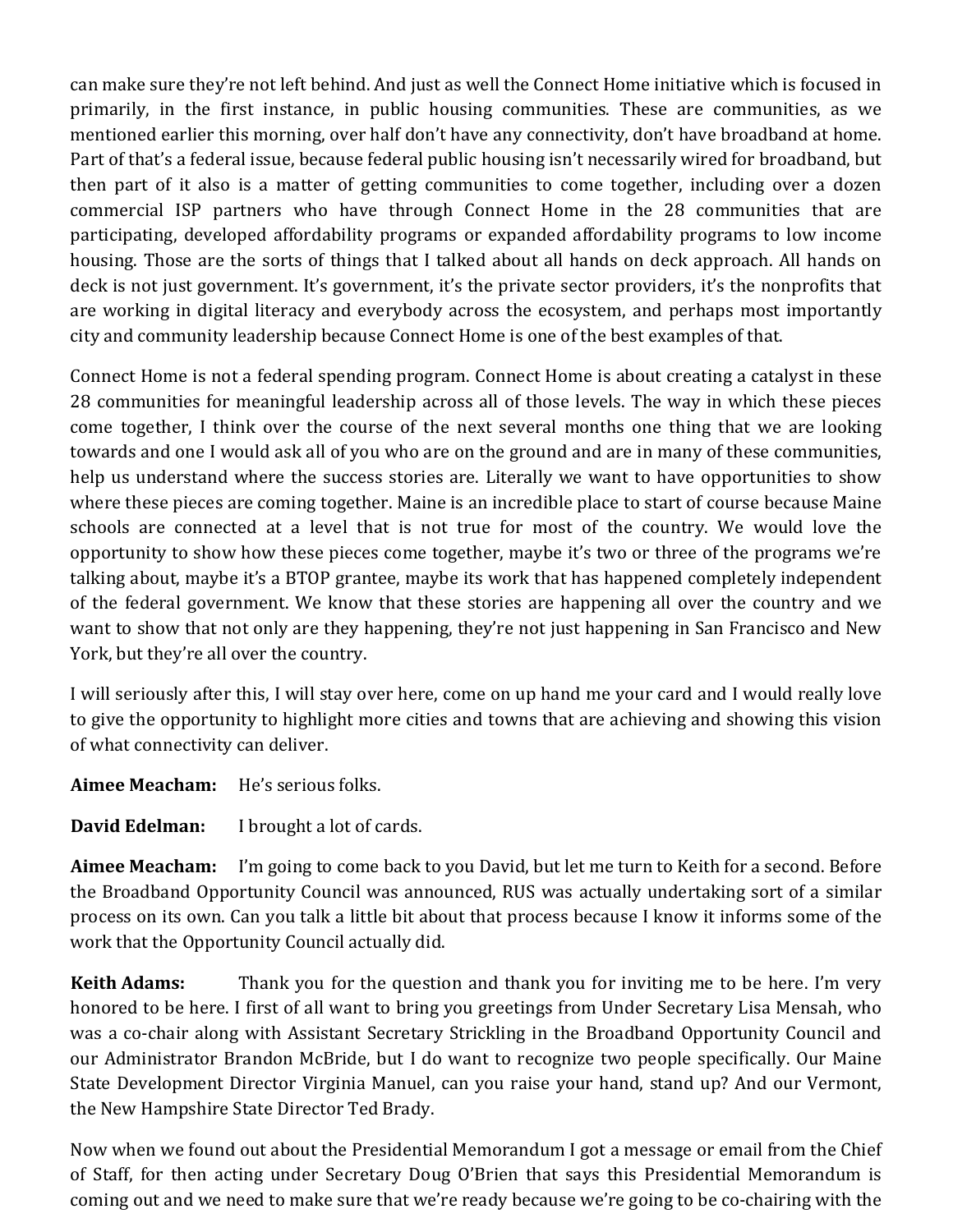Department of Commerce, we don't know what the makeup is going to be but we need to make sure that we are prepared. What we did is we pulled together a group of people and Ted Brady was one of them, we had two state directors, Ted Brady the State Director from Iowa, we had our Office of General Counsel, we had our Office of Budget Performance and Analysis and we had our Rural Housing people and our Rural Business people come together to outline a list of all the programs in Rural Development that could possibly provide broadband.

We went through that process which was painstaking because we were asking people to think out of the box, and what we noticed where people said this doesn't apply and that doesn't apply. The same type of mentality we had to overcome with the 25 agencies. Just like David said, some of the people who don't think of broadband as being part of their core mission.

We came up with all of these programs that possibly could be used for broadband and then we ranked them.

- 1. Which are broadband ready right now?
- 2. Which are broadband ready if we tweak maybe some legislation, tweaked a little guidance, tweaked how we used it?
- 3. Had a little longer range view.

We had a list of probably 40 programs before the Presidential Memorandum came out. Once it did we were able to input most of that information into the survey which was the first part of the Broadband Opportunity Council deliverable was we had to come up with a survey, then following that was the request for comment. That prework that we did helped form the four actions that we had in the report.

**Aimee Meacham:** Do you want to tell us a little bit about the programs you made available even before the Broadband Opportunity Council report?

**Keith Adams:** I will say that one of the programs that we discounted was our traditional loan program. Even though we asked everybody to come with open mind, we kind of said this is our program, this isn't new money, this isn't a new program but one of the recommendations that we have is to look and rewrite our regulation basically because the regulation for our traditional infrastructure program needs to be updated. One of the areas that we saw through the request through comments that was very important to our program is that we did not really outline adequate speeds, and if we did a little tweaking of our regulation the administrator will have a little bit more flexibility to say what is adequate speed and what is not, and we feel as though that will open up our program for competition, we think it will be better for rural America in general.

I will tell you that we've already gotten calls about that, and people are saying we don't know whether that's a good thing or not, but our feeling is we want to provide the best service to rural America that we can. We don't think there is just good enough service. If we have a borrower, if we have a grantee who is providing adequate service more than the required service then I don't think anybody is going to want to come into that service area. That's one of the ways that we looked at our program and thought that we could use this recommendation to benefit rural America.

**Aimee Meacham:** That's great, thank you. Keith has touched on some of the process pieces that were in the Presidential Memorandum outlining what's required for the Broadband Opportunity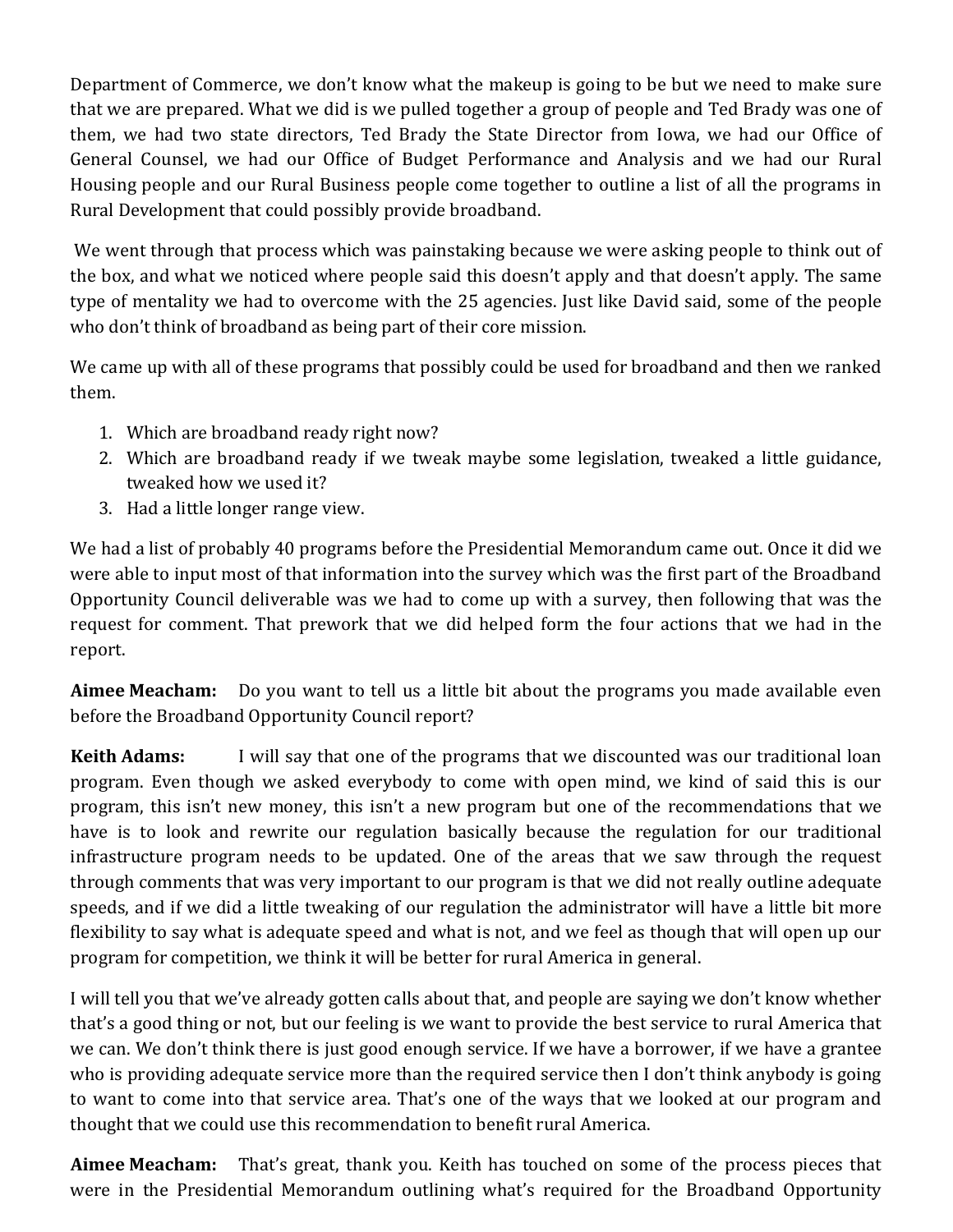Report. I thought the process was really interesting, there were a lot of deadlines and there was a lot of work done within the five month period that the Presidential Memorandum announced the report and the report was actually submitted to the White House. Karen can you tell us a little bit about the process?

**Karen Hanson:** It's most exciting to folks, right? But I'll start by planting a seed that I think what we went through at the federal level could actually be very helpful to those of you who are in states and cities who may be facing similar barriers that the federal government folks did. I think the first challenge that we had to confront was this educational component of if you are putting out a program that has to do with educating your community, are you as a federal entity really thinking about how to translate that educational program to a community that still has to get up to speed with their own digital literacy. Are you taking into account the broadband adoption component of that education outreach, whether it's a health program or whether it's a consumer finance program, or whatever it might be, are you taking into account the broadband adoption component?

We went through a process after we had identified the 25 federal agency members who were going to be part of our working group, we actually literally went through an educational program with them. We had weekly meetings, we talked about barriers that we had found in our work at NTIA in terms of helping community's access programs or barriers that they had identified in trying to access programs, and we went through a survey. We did a survey with all the federal agencies to have them list out, as Keith said, what are all your programs that currently support broadband, what are your programs that could be modified in some way to support broadband. Because federal agencies are large, as I'm sure your state agencies are as well, it wasn't just our working group member that we relied on. The working group member spread this survey throughout their entire agency so that we were hitting all the possible venues and all the possible programs.

That was a really deep dive into the internal nature of the federal agency programs, we also did an external look. We put out a request for comment, as Larry mentioned earlier, and we took the results from that request for comment process and really examined each of the comments to see which agencies were being referenced in those comments. We literally took every single comment and broke it down into where the opportunities existed and went to those federal agencies and said here's what we're hearing from the communities, here are the barriers. We found in some cases that it would require changes to legislation in order to deal with the barriers that were being encountered. That's probably a next step is actually summarizing what those issues were and taking them to Congress.

We had to look at our own agencies and so the agencies really found those comments very helpful and as you look at the report and the various recommendations that were made, we literally were driven by what we were hearing from communities such as yourselves. I think the bottom line is the process that we went through to have HUD talking to DOT talking to DOI and really understanding how their programs, even if they weren't explicitly supporting broadband could support broadband through Dig Once, for example. I think that's really a potentially interesting model for states to follow as well.

**David Edelman:** And for those of you who might be considering something like this, the idea of a public element of this was actually really important. It created the push for the poll of what we were asking out of agencies. On the one hand we were asking agencies to come to the table and offer whatever they might be able to do in terms of the programs they have right now. The public record almost a shifting of the burden. If an external stakeholder had a grievance with a particular program,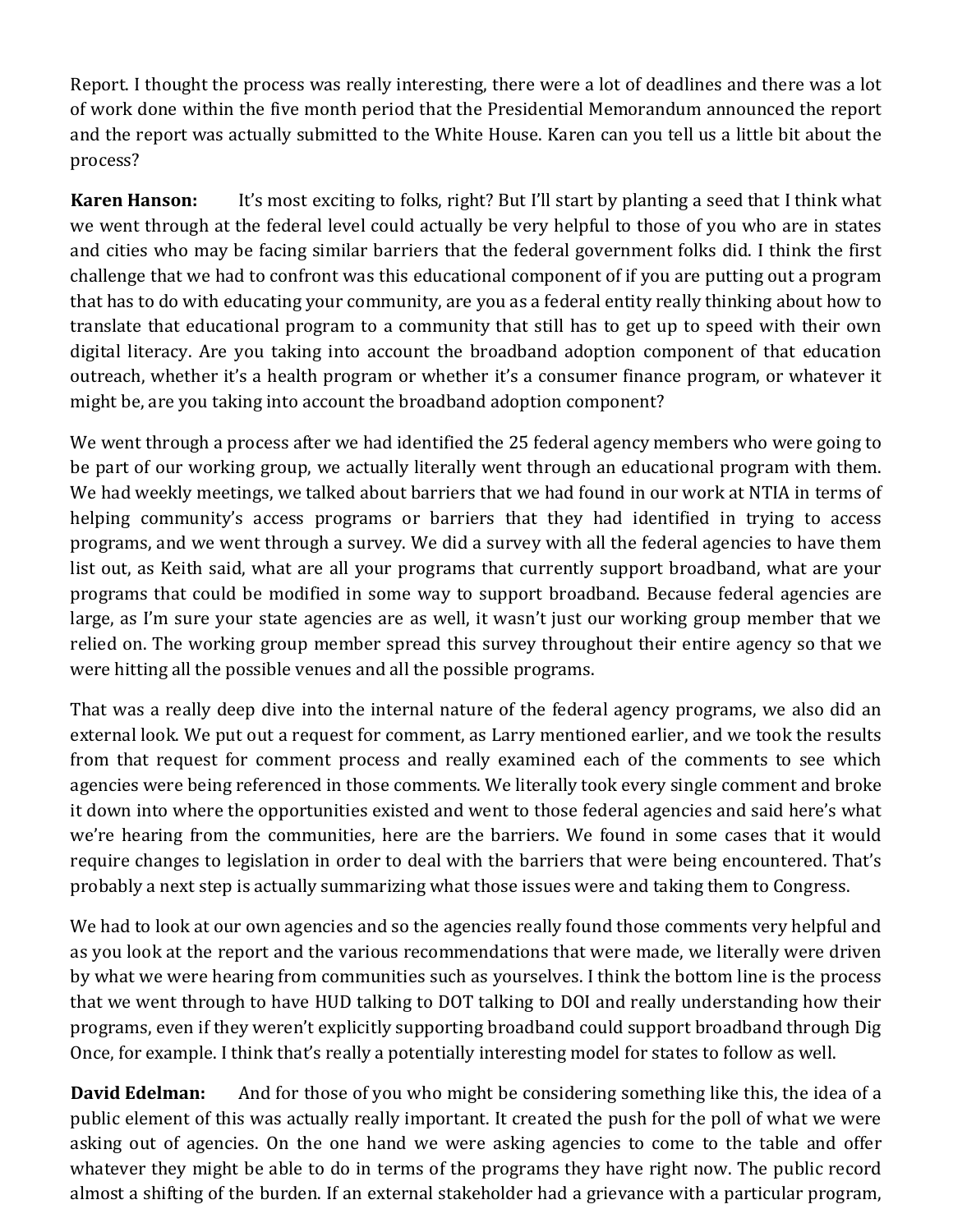if they had a particular recommendation that they wanted an agency to execute on, that shifted the burden onto the agency to explain why we shouldn't do that which is different than what we were able to elicit within the government around our conference table. I think it actually served as a really important function both to challenge some of the assumptions that agencies might have had about their own program and what the limits of the possible were, but also just to introduce a lot of new ideas that otherwise wouldn't be there. To the extent that it's possible and that you have the networks to engage in this, I think the public process was an equal and important complement to what we were doing internally as well.

**Keith Adams:** If I could just add under Larry and Lisa's leadership we were able to come together as NTA, IA, and RUS team, and we had teams that analyzed the surveys of the government programs. We had teams that analyzed the request for comments then those teams went out and met with the Department of Defense, Department of Energy, Department of Interior and sometimes challenged them to think outside of the box. Then when it seemed like we weren't getting the feedback we wanted at our weekly working group meetings, we asked each agency to prepare a four page slide presentation to talk about their actions and I think that generated a sense of urgency along with making sure those presentations were then funneled back to the principals so the people who put them on the working group knew what they were doing and knew how much they were contributing.

**Aimee Meacham:** Maybe you guys could explain some of the recommendations that came out about that you are asked in Commerce, too.

**Karen Hanson:** Because NTIA already has the Broadband USA initiative we were eager to step up and use the report as a vehicle to help get the word out even further to the communities that are out there that are trying to improve their broadband capacity and use. The technical assistance services that we're providing, the products that we're producing like today's Broadband Funding Guide that was release, those are the kinds of products that we're going to be releasing and producing more of.

One example of expansion is through our new partnership with GSA which gets information out to the entire country about any kind of government program that you can imagine. They are going to have a specific focus now on helping promote the value of broadband, how to get communities online, and where to turn to for training.

Larry mentioned the connectivity index today, that's another one that NTIA is going to be leading. We're eager to hear from folks who have already been thinking about this kind of a process, and we're going to be launching that very soon. We're also going to be engaged in developing a broadband research agenda, so helping get academics together with practitioners to see where the remaining questions are that need to be addressed through research.

We're taking on a number of the action items, and of course continuing to work with our colleagues across the agencies to implement the action items that they are responsible for.

**Keith Adams:** We are excited about the USDA recommendations in the report. I spoke about the regulation change to our traditional infrastructure program, but we also have an action from our community facilities program which is in the Rural Housing Service. Community facilities provides funding for community anchor institutions, hospitals, and libraries, they have the ability to fund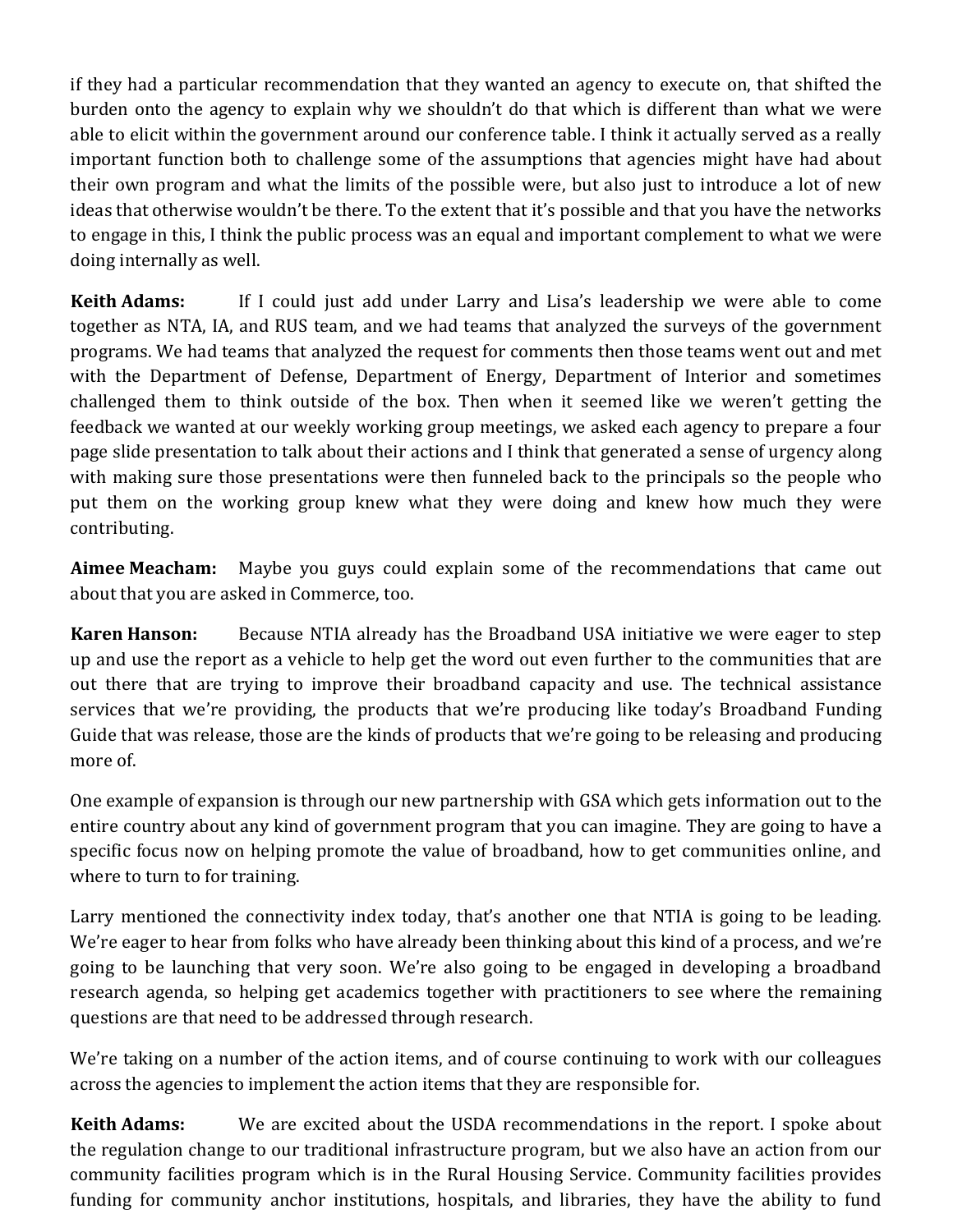broadband programs. Traditionally they have not because there's been a guidance that they would not fund programs that we would fund in the Rural Utilities Service, but there's specific areas, they can do debt refinancing, they can defer interest, they can do a few things that all we need to do is specify that in some guidelines, work with our partners in the Office of General Counsel, work with the Office of Management and Budget, and we think that is going to be an exciting opportunity for municipal governments specifically to apply for new broadband funding. Not new in the sense that it's new money but it's a new opportunity.

The other program would be in our Rural Business and Cooperative Service, we have something called business and industry loans, those loans can be used for consulting costs for small rural businesses. Those loans can be used for working capital. Those loans can be used for things that advance a broadband construction project where our traditional loans are just construction only, they can be used to complement those programs that are mostly housed in our Rural State Development offices, as we talked about Virginia and Ted. Those will be your contacts throughout New Hampshire and Maine and Vermont.

The last program is our electric program. Our electric program has almost \$5-billion in its smart grid program, and smart grid if used correctly in broadband terms can take 60% of the way to the House. That program, the guidance that's being developed with our electric program and they're going to work with their major association partner. They are going to work with the Department of Energy to make sure that everybody knows that those programs can be used for broadband.

Those three specifically we hope to see something, the report has the timelines that we're looking for, so we're excited about those.

**Aimee Meacham:** There's a lot of opportunity out there now that there wasn't before for some creative looks at broadband financing. That's great news.

Now for a little bit of a trick question, back to David. Some folks have criticized the Broadband Opportunity Council report as just being another national broadband plan. There's great ideas but what's going to happen?

**David Edelman:** That's interesting, I haven't heard that a lot and part of the reason I think is the National Broadband Plan has a completely different scope than the Broadband Opportunity Council. The National Broadband Plan which was written five plus years ago, really had a sweeping vision of all of the areas of potential and complementary reform that could lead to a leap ahead in national broadband. It was really intended on some level to be a template for connectivity programs for the whole, at that point eight years of the administration and beyond. I actually just took a look back at the report and many of the areas that it invested in, particularly in the areas of spectrum for instance, happened, and happened to great success.

The Broadband Opportunity Council report which we should also mention we have not mentioned so far, this first report was mandated by Presidential Memorandum. The Broadband Opportunity Council does not go away after the issuance of this first report. This is a continuing institution that I think agencies found to be tremendously helpful in putting their thoughts together and also finding potential areas of synergy between them and so we anticipate that moving forward. The scope of the Opportunity Council in this first report was to do that narrower thing, to look at what programs could be changed and what regulations could be fixed. This isn't trying to boil the ocean, I would argue in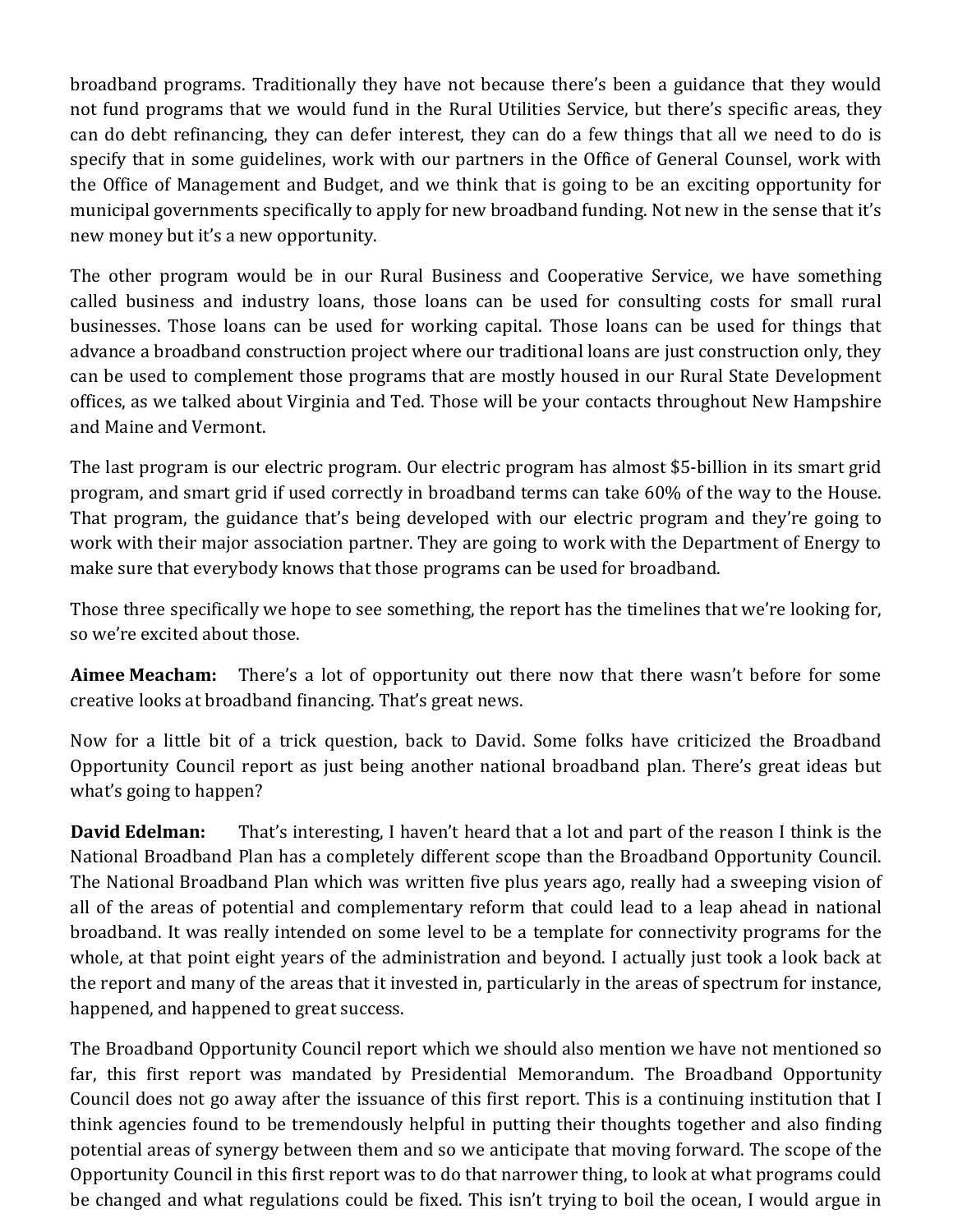the way that the National Broadband Plan did. Instead it's focused and I think to good purpose on one particular area that we feel like we could make more progress on. It is on some level a really positive referendum on the work that has happened since the National Broadband Plan, that this is where we can focus our attention. I think the same thing can be said of Connect Ed, the same thing can be said of Connect Home. What we're looking at now is in the context of this major progress that we have made as a country, a country where 98% of Americans today have access, don't adopt, have access to 4G LTE broadband. That's huge momentum, and the same there has been substantial progress as we mentioned this morning on wire line base as well. There has been major progress, a lot of Americans are feeling it and the challenge right now is making sure that we're squeezing every possible bit of momentum out of that, and that populations whether they be rural or schools are not being left behind.

**Karen Hanson:** I would just say that the National Broadband Plan was hopeful in our effort, we certainly looked at it to see whether there were any remaining recommendations for federal agencies that hadn't yet been realized. It was certainly helpful. I think many folks in the room know Blair Levin who was the author of the National Broadband Plan and the father of it, and he himself has recognized that there is tremendous value in having an institution like the Broadband Opportunity Council which lives in the federal agencies and has that much more leverage to make sure the actions are completed.

I think it was a helpful starting point but I think the ownership of the action items being in the federal agencies are going to be a very important part of its implementation.

**David Edelman:** That's an important point as well. The question was asked earlier today, what is going to happen when this administration is not the administration anymore. Obviously there are some initiatives that we build in at the White House that are White House initiatives that are driven out of there, and there are others that are not. There are those that really have agencies as their key leadership and I think rarely has there been a better example of that leadership taking hold and creating real institutionalization than what we saw in the Broadband Opportunity Council. And particularly given its scope, personally and I hope this is not tempting fate, I would be very surprised if regardless of the party, the next administration does not carry this forward.

One, because it lives at agencies that will endure and the professional staff of which will endure, and these are the folks who are driving a huge amount of the work. But also because its mandate is one, as is true thankfully of a lot of broadband issues, are just extremely bipartisan that really brings folks together and I think you saw that earlier today with Angus King's remarks and throughout the other panels as well.

**Aimee Meacham:** Thank you, so are there other big recommendations from the report that you'd like to highlight since I have you all here and can put you on the spot?

**Karen Hanson:** We recognize that this is the first cut and so what you see in the report are the ideas that were able to be vetted and baked in time for an August  $20<sup>th</sup>$  deadline, which was a huge sprint to get us to that point, but there's still a lot that's happening at the agencies to follow through on some action items that just weren't quite ready yet. So I would stay tuned. But one of the items that I think is very important to everybody in this room is the connectivity issues within tribal areas. There is going to be a significant effort, the Department of Interior is going to be working on in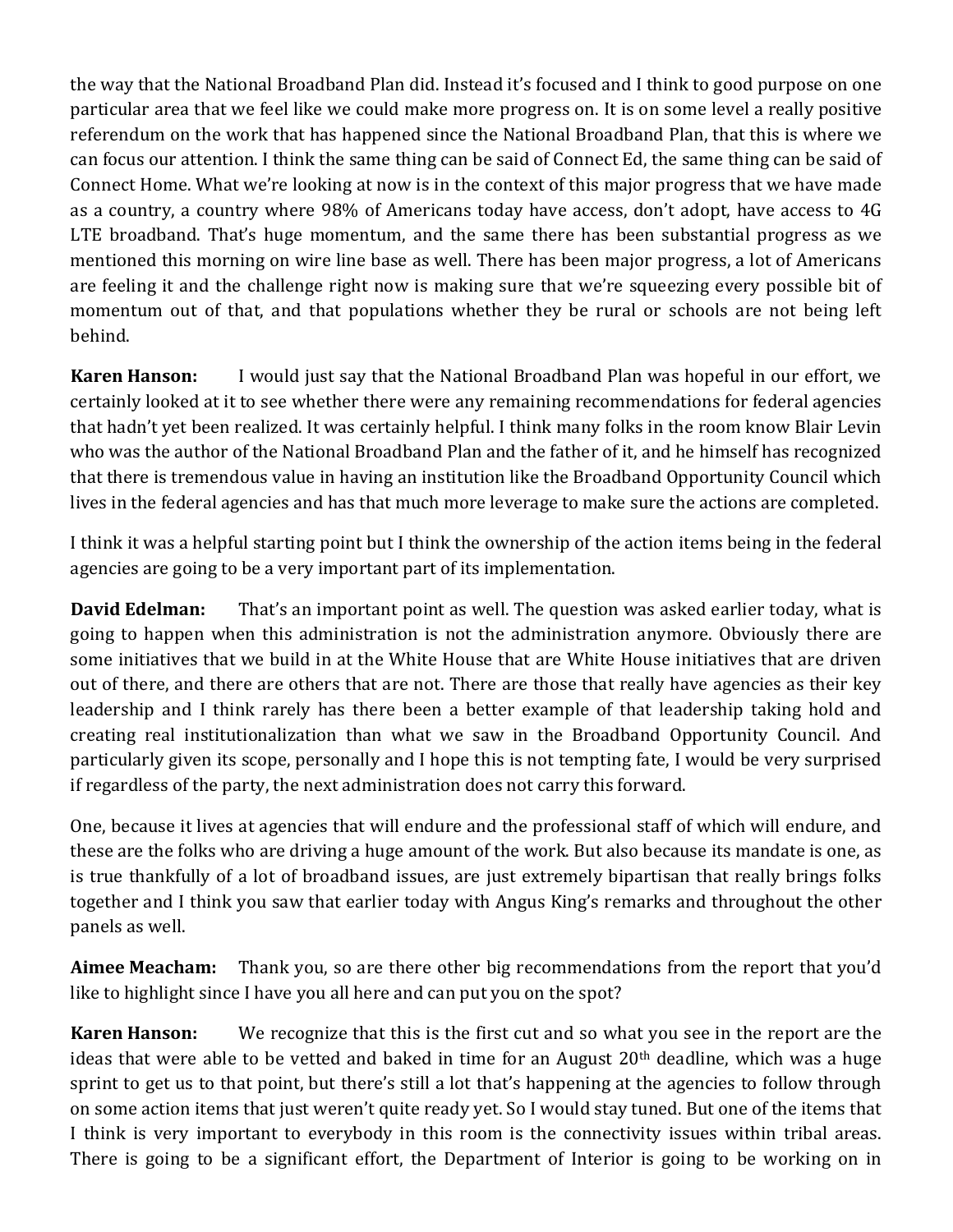conjunction with the White House to make sure that broadband is on the agenda for Native Americans to really focus attention in that area.

I would also say that there's a lot of work that's happening. The Dig Once idea has been mentioned, but I think what's important to highlight is there are agencies that have not really considered themselves to be part of that discussion. EPA when there are water and sewer projects, there has been some discussion about whether or not conduit could be laid down concurrently. Local governments were apparently being told that no, they could not lay down conduit at the same time as these water/sewer projects, and this is an example of how important it was to be hearing about this from the local communities. We were able to elevate that issue within EPA, they firmly said there is nothing prohibiting communities from leveraging that opportunity.

I think that's the kind of example as we hear more of those examples and can elevate it throughout the agencies, we'll be able to get the word out and that will be one way to solve those problems.

**Keith Adams:** I think one of the other interesting recommendations was land use for the USDA's forest service, for the Department of Interior's Bureau of Land Management and the Department of Transportation are going to be looking at some areas in which we can maybe speed up some environmental clearance issues, or pole attachment issues. I think that's going to be down the road a very important recommendation that right now doesn't seem like it's a short term, but in the future I think that will be important.

**David Edelman:** Just one concluding thought here. I am excited about the recommendations the agencies came up with. I am really excited about how they can build that into programs that resonate with real people, and I think the best example of this is something we've already announced which is what HUD was doing. The Department of Housing and Urban Development, their recommendations were pretty inside baseball. Their recommendations were modify the community development plot grant program to potentially support broadband investment. Okay, that stands to reason. And change the way that they do eligibility and verification that new and renovated HUD projects insure they have broadband, effectively. It's literally just tweaking the Reg to insure that it was one of the checklist items that had to go. That's not very exciting stuff, but you put those two together and you build into it leadership in cities that have substantial HUD populations and then you build in the participation of ISP's that are interested in doing new affordability programs and suddenly you have the Connect Home program. It was built off a couple of relatively esoteric modifications of existing programs to align them to broadband.

I think everything in this report has the potential to do that. It has the potential to resonate with communities to actually drive more by way of partnership. I would see these recommendations not just as to-do's, not just as checklists for agencies. The agencies are going to be focused on executing on them, but I think one of our challenges moving forward, one that we are excited about working with all of you on is figuring out how we can make those not just dictates on a page for agencies to execute on, but broader programs that really make a difference across a number of different verticals in people's lives.

**Karen Hanson:** If I could just echo that, I think we were also looking at them as systemic changes. The types of changes that were able to be made will have a lasting impact as the programs continue to be reauthorized every year, so really we are looking at it as a systems change.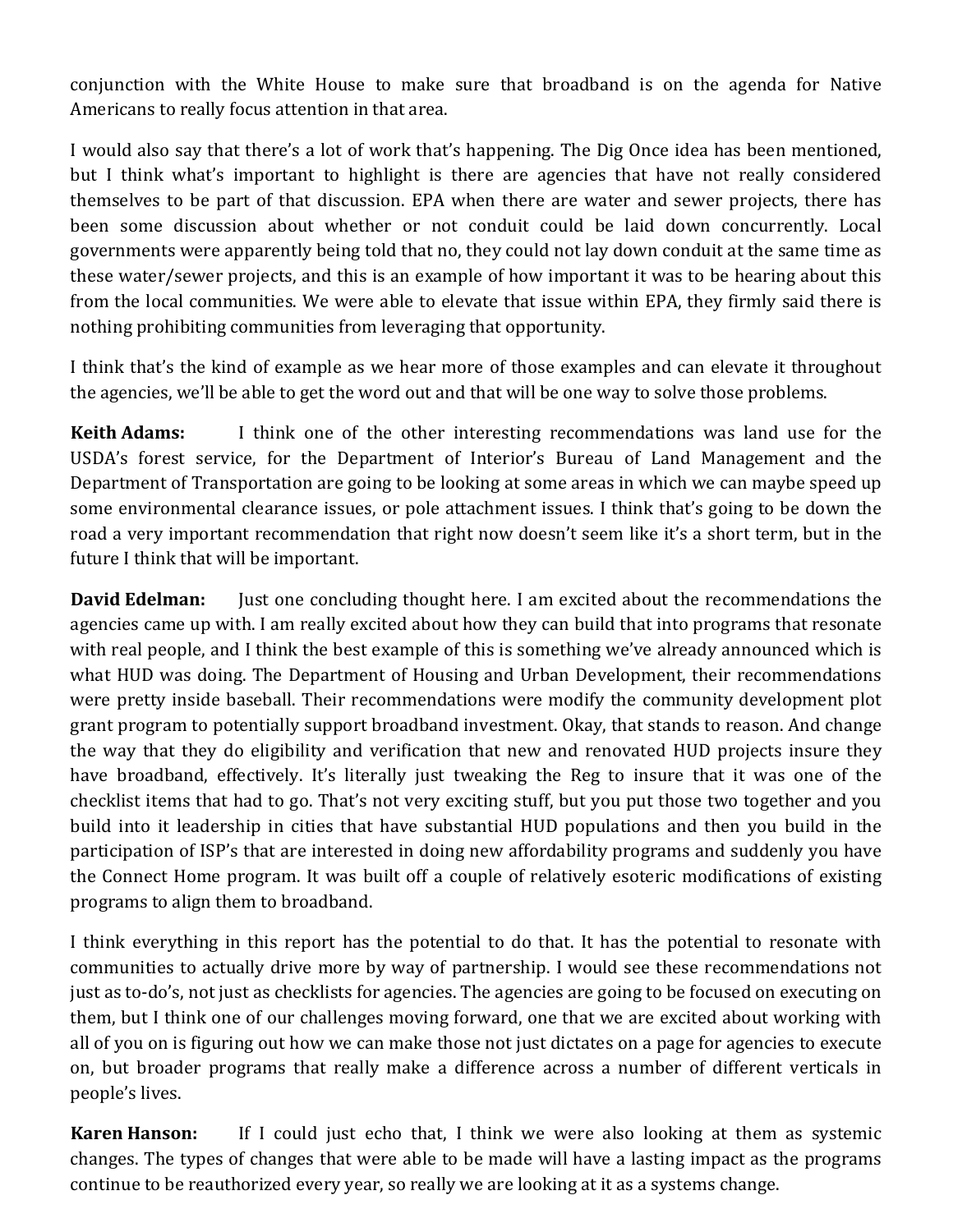**Aimee Meacham:** With that in mind how do we make sure that all of these recommendations don't just sit on the shelf but that something happens? What are the next steps for the report?

**David Edelman:** We keep calling the agencies, every week, every single week. We just get on the phone. No. That really is part of it, sustaining momentum of every one of these agencies which had to brief out to their cabinet level person what they are doing as part of this. I think we as the White House certainly have an obligation to help keep that momentum, I think you will absolutely see the President talk more about this sort of thing, and not just in the context of a dedicated event or trip or announcement focused on broadband. A good example of this is he was up in Alaska, the first time a president has been to Alaska other than to refuel, for a really long time.

While he was up there he was in a town called Kotzebue, Alaska which has a tiny population, the vast majority of which are native Alaskans. There he, among other things, highlighted the fact that right there is actually a Connect Ed success story. It's a story of a school that went from, has absolutely miniscule spending per student, but through some really innovative partnerships and making the most of the resources they had were actually able to deliver personalized education at kids' desks, every kid with a tablet and fast internet connectivity. These are kids that go home and they don't have internet connectivity. There the President said, this is one of the programs that I am proudest of, that I have been working. To see that come into a conversation that was about rural poverty, it was a conversation about economic development outside of our urban centers. It was a conversation about native youth. To bring broadband into that is to change the narrative of this, it's to take an issue that was esoteric or fringe or technical.

I remember when I first came into the government you talk to people about internet issues, about technology issues and they are sort of "okay great" and they expect someone that looks like me that has tape on their glasses to kind of like fix it. That's not the case anymore. Just as you don't hear cabinet members say "I don't really understand economics" technology is no longer an acceptably foreign language for cabinet members, for senior officials in the government and I think that's really true across the country.

As with that I think you're seeing technology and connectivity issues get into the mainstream on all of these public policy priorities. We're going to keep reinforcing it from the White House, from the President's side, but I think more importantly even the kind of innovation and energy that the agency showed in putting these recommendations on paper will drive it forward.

**Aimee Meacham:** That's great. Just again with that in mind, for next steps, how do folks let you, Keith and Karen and David. How do they let you know that they're encountering some sort of barrier that maybe wasn't out there at the time of the report that you weren't aware of, and you have an opportunity to maybe talk to these agencies and get that barrier removed?

**Keith Adams:** I will just say that right now we're still working through how we want to use the Broadband Opportunity Council contact list, we don't know whether that's going to be included in the resource guide that the NTIA just released today or how the agencies want to structure the contacts. For right now you can always our USDA, myself or NTIA, if you have any questions about Broadband Opportunity Council member from Department of Interior, Department of Energy, Department of Health and Human Services, and we can connect you with those people right now.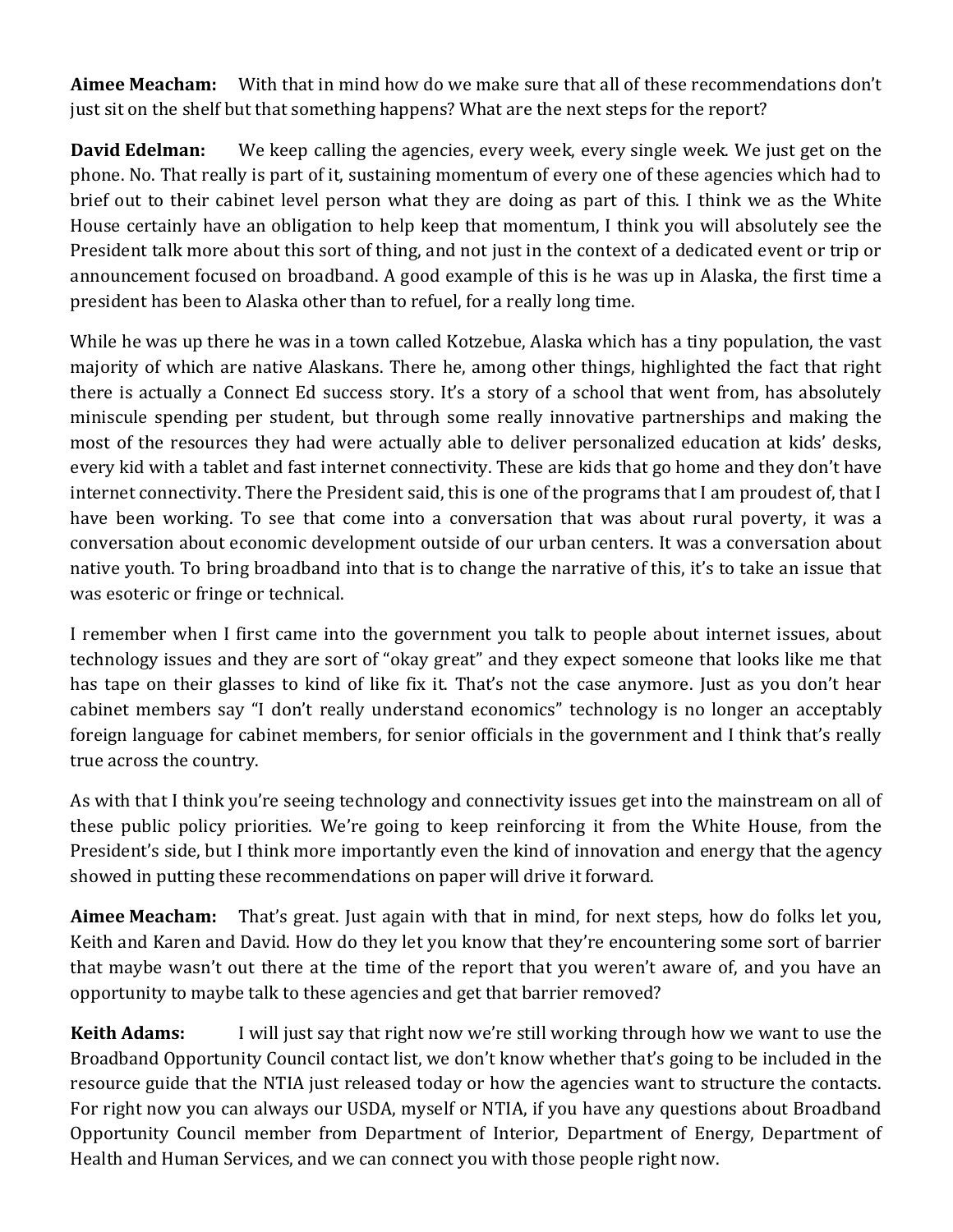I will tell you that we will continue to meet, we have a conference call, we had one last week, we'll have one this week, we will continue to make sure that the agencies are involved, and as David said we're going to be checking on the recommendations. Specifically I have a meeting next week with the three groups outside of my own in USDA to develop a plan for reporting, because we know Under Secretary Mensah and Secretary Vilksack will be asking where are you, where are you with meeting your milestones.

**Karen Hanson:** I would say we're certainly eager to hear from folks, whether it's for our technical assistance for Broadband USA or about Broadband Opportunity Council specific issues. We have a generic email address, I can take a second and share it: [BroadbandUSA@NTIA.doc.gov.](mailto:BroadbandUSA@NTIA.doc.gov) That's certainly one way to reach us and personally I'm always happy to hear from folks who are encountering barriers.

**Keith Adams:** For people in Maine, New Hampshire, and Vermont, you have your rural state development directors here, we have 47 state offices and if you go into any of those offices and you ask about a broadband program as far as what Rural Utilities Service has, we will work together to get you an answer. We will work together to put some information together for you. We will work together to come visit any of your groups that you want us to speak.

**Aimee Meacham:** I know they're serious because that was a little bit of a plant question, and I have been working with Karen and Keith for a while and I have actually seen them work on these issues with these agencies and make some changes and get some of these questions answered. Please feel free to contact any one of them for those issues.

Just before we move to audience Q&A, one more question for you guys. What else about the Broadband Opportunity Council report do you think is important for the audience to know? Let's start with Karen.

**Karen Hanson:** I think just that it's a first step, it's a living document and we are eager to hear from you to see if there are other ideas that you'd like us to consider. But it's going to be our plan to implement that but also there might be more to come.

**Keith Adams:** I would say if you go back to what Larry talked about this morning, the guiding principles, that guides the whole report. Everything that he talked about, reducing barriers and opening up ideas, the report builds on those with specific recommendations, but there could be five or ten more recommendations to follow those guiding principles.

**David Edelman:** You can do it yourself. There's no reason that we have a monopoly on the good ideas here or by any means have the most amount of work. I think anyone sitting around in this conference room can make a contribution to a report like ours to want the state level, to want the municipal level. We were only able to scratch the surface in five months. Five months sounds like a long time, and in government is lightning speed. This is something that can be done in a rapid way and the moment really is now. This is a unique moment of attention to these issues and it shouldn't be wasted, and it's our hope that we created something of a template and if it's a template that works for you, great. And if you want to do something that's completely different, that's fine, too. I think the vision here is a shared one of trying to get more stakeholders on the record to try to keep moving all this forward.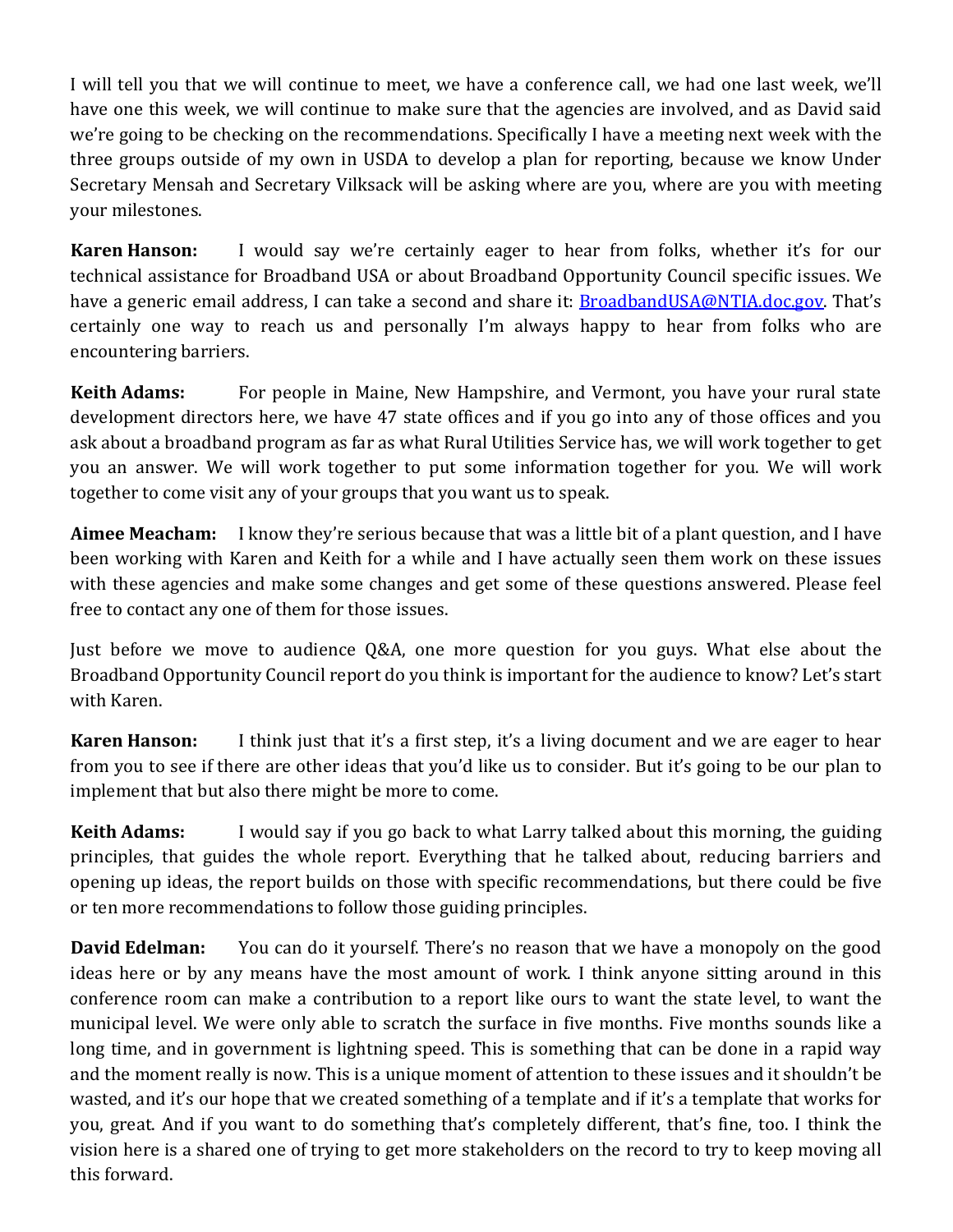**Keith Adams:** I will say if you're going to do it yourself in your state and local government make sure you have your clearance process worked out, because if you can imagine trying to get 25 federal agencies to get their secretaries, cabinet level secretaries to clear a document, that was not easy.

**Aimee Meacham:** Thank you. Alright so with that we're going to go to audience Q&A. You can see there's a couple stand mikes in the middle aisles here, so please feel free to come up and ask a question to the Panel. John, you're first.

**Question:** Thank you, I'm John Windhausen with the Schools Health and Libraries Broadband Coalition. My question is for Keith, we were very excited to see the Broadband Opportunity Council report be open to accepting nontraditional providers of broadband services and that allows all the municipalities and others to participate. That's great, my question for you is historically the USDA programs, there's been a strong preference for former lenders of USDA programs, which gave a strong preference to the incumbent telephone companies. I think some of that is in the statutory language. My question for you is how can we work with USDA or how were you planning to deal with the preference in the statutory language for the telephone companies in a way that will still allow you to open up some of these funding for nontraditional providers for no telecom's?

**Keith Adams:** Thank you for the question. We're always open to anybody's ideas about how we can run our program better. Specifically with our regulation rewrite, we're going to look at defining what is adequate service. The preference that you mentioned to the incumbent carrier would be if they're providing adequate service. If they're not providing adequate service we feel as though there should be other companies that would be able to enter into that market much like our Farm Bill Broadband Program allows for, and this is on the loan side. We're going to try to make those programs sync up a little bit and give our administrator a little bit of flexibility on defining what is adequate service.

**Aimee Meacham:** Great, I'm not seeing a big line here so get up and come to the mike.

**Question:** Hi, good afternoon. My name is Larry Sterrs, I'm with the Unity Foundation. I have two questions. One is about RUS grants relative to borrowers, maybe a slight follow up from the following question. I think you had to be qualified as an RUS borrower to get a grant. I'm wondering if that program is now open or available to non-borrowers who were maybe traditional incumbents in the first place.

**Keith Adams:** I can answer the grant question. We have two grant programs, the Distance Learning, TeleMedicine grants, which we hopefully will be announcing the successful awardees within the next 30 to 60 days. But those programs are open to anyone, you don't have to be a past or present RUS borrower, and our Community Connect grant program which we just awarded this summer are open to anybody.

**Question:** Thank you, and my other comment or question actually is about digital literacy. We are running right now a digital literacy project with a large collaboration of partners, for profit and nonprofit, offering free digital literacy training in rural community in Maine. I've heard on and off throughout the conference particular places where we might go to get information, NTIA sounds like a real source. If you were going to direct me to the top two things that I should do to find out how we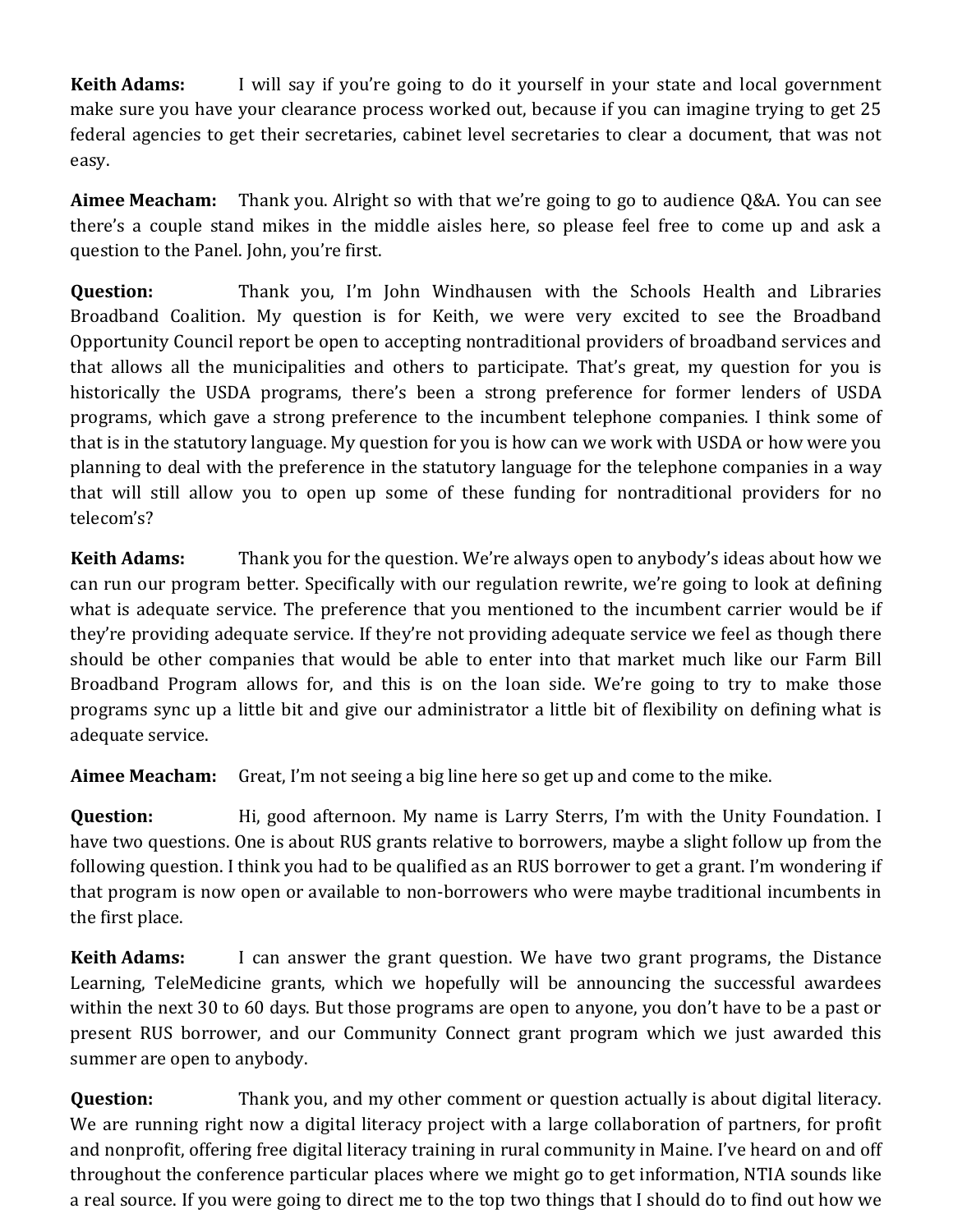can improve and expand our program, and most importantly collect data that will be useful for us to further it, what would those be?

**Karen Hanson:** I would definitely put you in touch with my colleague Emy Tseng who may be here, she's working with cities and communities to help them understand how to use surveys to develop programs. She's right there in the back. Please come to the NTIA website, we have lots of resources about digital literacy. There is DigitalLiteracy.gov, which is a collection of curriculum that's available and we could certainly talk about broadband adoption programs. We have a broadband adoption toolkit that we put out which has a lot of great concrete best practices that might be able to help you. But we can certainly talk.

**Question:** Great, thank you very much.

**Question:** USDA, my name is Teresa Kelley. This is a wonderful opportunity to sort of bring USDA, the agriculture part of that into the conversation. I'd love to hear, I don't know if you're aware that here in Maine we've had a huge influx of young farmers who are doing a tremendous amount for small farmers and creating an awful lot of really good food that a lot of the country could probably use from us but a lot of them don't have access to getting into those markets because they don't have broadband. If I could ask you as the USDA representative about what do you see as the future for farmers in America that broadband represents?

**Keith Adams:** That's a good question. Since 2009 we have invested, the Rural Utilities Service, over \$23-million in rural broadband in Maine. We have three broadband initiative projects that will end on Wednesday that total about \$9.4-million. We think the future is bright. We have, our grant programs are competitive, they're oversubscribed, I mentioned those of Distance Learning, TeleMedicine, and Community Connect programs. But we have our traditional loan programs and we have our Farm Bill loan program which in fact that announcement period ends on September 30, so we'll be reviewing applications there. We have a general field representative who works with our state office, his name is Kendrick Gordon, Rick Gordon and if anybody wants to reach out to Rick. Rick is very aware of the landscape here in Maine, and we will be happy to entertain any ideas about any loans that will increase and enhance what broadband service is in Maine.

**Aimee Meacham:** Julie, hopefully you're talking to Susan Corbett, too, who was up here a little bit earlier. I know she was talking about the digital literacy side and you're talking about the access side, but I think getting together might be a great idea for both of you.

**Question:** Hi, I'm Saul, I'm from Cambridge and I'd like to ask about the Connect Home program which I understand is a pilot, so my question is take a leap into the future after the pilot. It's a concern of cities like mine where the larger source of affordable housing, HUD sponsored projects but things like inclusionary zoning which you could call a public private partnership for cheap housing. That seems to be more and more true in most of urban America, how do you see affordability programs like Connect Home being modified to address these sort of people who are not in highly localized sites, they are literally spread out across the city?

**David Edelman:** You put your finger on what I see just speaking personally as exactly the limitation of Connect Home as it presently exits. Connect Home was built in part because this was an idea that emerged from HUD. Secretary Castro actually himself had this idea as we were moving towards State of the Union, as one of the next directives he wanted to put it in. We built it as a pilot,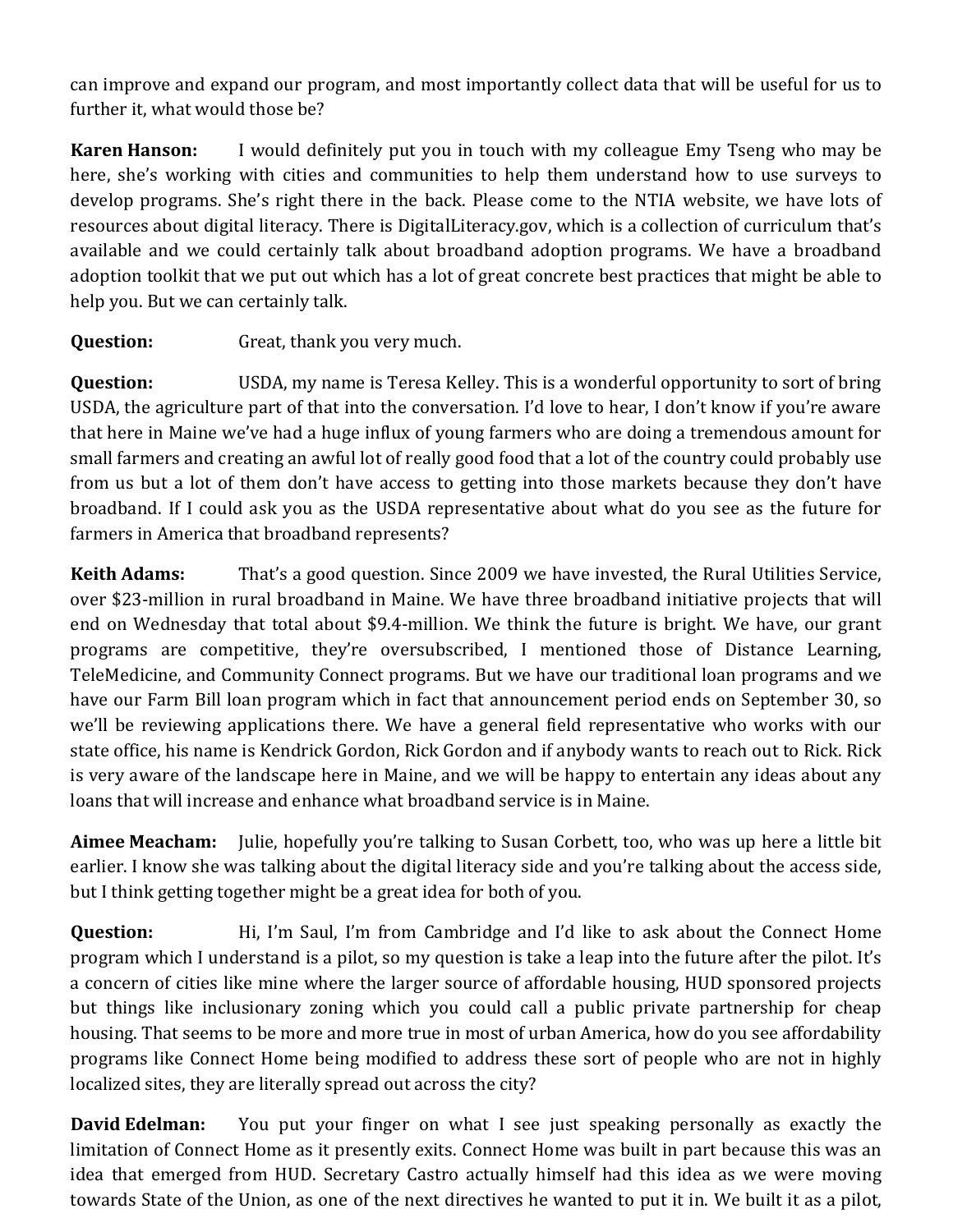and it's a big pilot, like 28 cities, but we built it as a pilot to test to see what works. By virtue of who was administering it, it is right now limited to these public housing communities. Personally looking ahead, let's say the pilot is successful that we get great results across all the areas that we're measuring there. I would love to see Connect Home expand both in terms of reach to far more than 28 communities. I would like to see it be an open invitation for partnership like Connect Ed, so not limited to 28 test areas but any city that can get its leadership together and build these partnerships. And I think it has to expand beyond public housing, because there are a lot of Americans in that bottom quintile that I talked about, the 51% of them don't have broadband at home that are not in public housing. The might be in assisted housing, they might have some living arrangement that is no way state subsidized, they deserve the same benefits.

I think there have been some interesting private sector led areas, the Comcast Internet Essentials program is one of many of our affordability programs that are not just open to residents of any government program but in this case are benchmarked against the National School Lunch Program, which is someway a proxy for income level. That is a population that absolutely should be attended to here. I think like I said speaking very frankly, we are interested in the ideas of how to do that right now. I think that is the next phase of Connect Home, it's going to take a lot of work to get there because it is not as easily curetted and monitored and accounted for as a program that's administered by HUD, but that's where we have to go with this. I certainly welcome your input and those around the room of what the next best way to do that is because of the success that we have already been able to have on a small scale with the program. Thank you for that.

**Question:** My name is Irv Thomae, I am Chairman of the EC Fiber Consortium of 24 communities in east central rural Vermont. The Farm Bill of 2013 which was signed by President Obama either late January or early February in 2013 included a rural gigabyte challenge. \$10-million each year for five years. When we will see a program announcement for that program?

**Keith Adams:** Thank you for your question. That program has not been funded since it was introduced to the Farm Bill so we're waiting for funding on that program. As soon as its funded we will start immediately with guidance and implementing the program, but until it gets funded there's not much we can do. Sorry about that.

**David Edelman:** Call Congress, and talk to them about the importance of funding things, generally.

**Keith Adams:** And just so you know, we're reminded of that program by Senator Leahy's office quite often.

**Aimee Meacham:** David can say that, we can't say that. Any other questions? I'm going to do a plant question, all of the panelists have talked really about how the process they use for the Broadband Opportunity Council report is really reputable at the state and local level. What if states or localities want to talk to you guys about the process or work with you in the process, is that a possibility? Can you tell them how to do that?

**Karen Hanson:** Absolutely. I think we'd more than happy to share all of our process documents and talk you through what we did. I think it's really important to have, as we did with the White House, have a very strong mandate from the highest level of your state or locality and then also have a very strong team that can do a lot of the work and who knows the program and the importance at the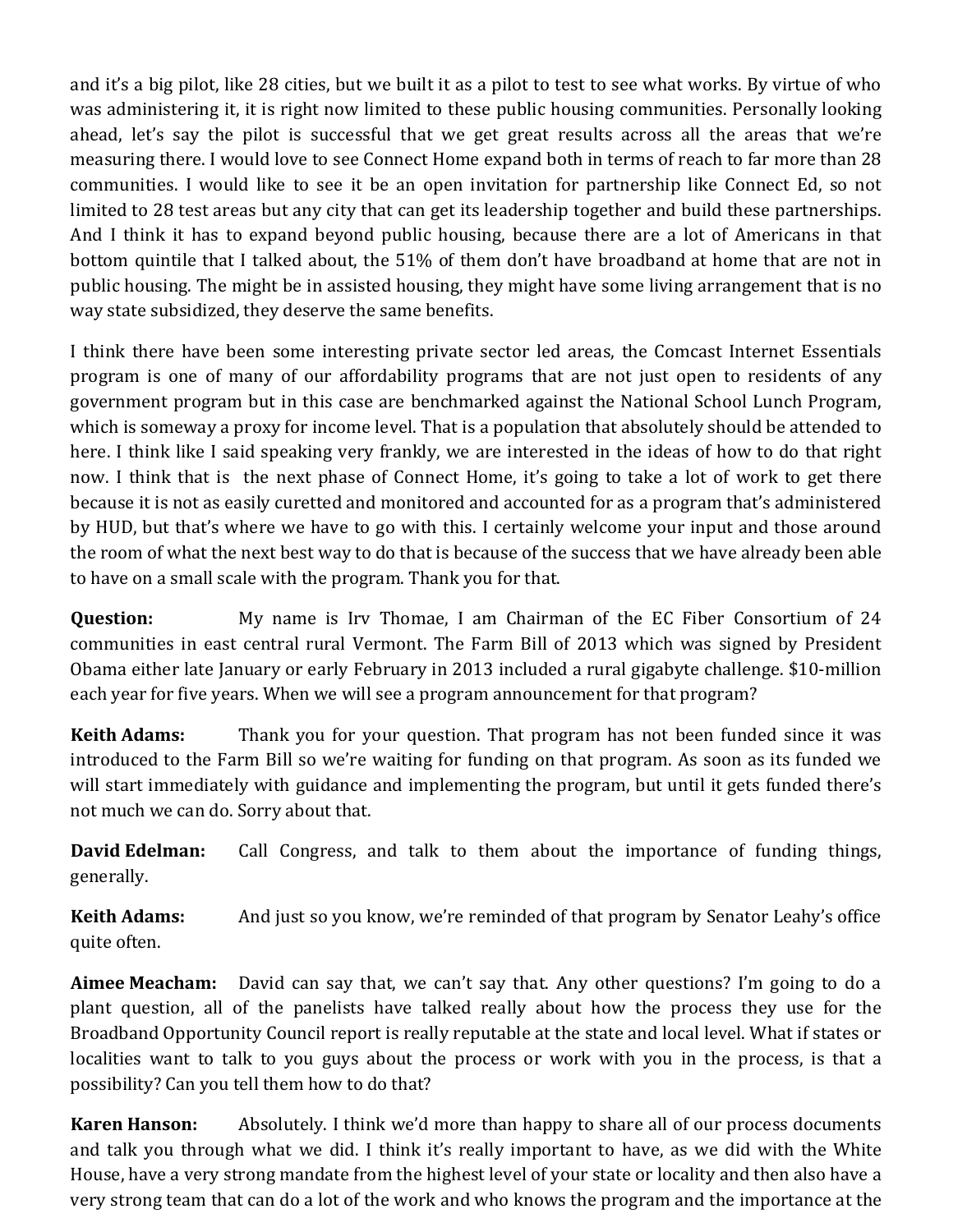ground level. Having both that top level executive support and the strong team who can execute I think is really important. But we'd more than happy to talk.

**David Edelman:** I say this as a guy who's portfolio includes Intellectual Property policy. I would encourage you to plagiarize us because we don't have copyrights for the federal government. Seriously, the President's Executive Order on this up online. You can Google it, Broadband Opportunity Council Executive Order. That text is frankly generic, applicable, add a few clauses and send it to your governor's office and say why shouldn't we do this? Like I said, just as we're looking to how we can expand Connect Home in the next year and beyond, we would love the opportunity to work with states that want to do this themselves and to help them get the mandate to do that. We often have events at the White House, events around the country that bring in folks that are taking the next step in these initiatives that we have outlined. That's going to be great for some folks, maybe it won't be great for others, but this is an open invitation. We would love to have the opportunity to support you in that and we would love to have the opportunity to help you get the buy in you need. We have a whole office of intergovernmental affairs. We talk to governors every single day, Democrats, Republicans, across the board, all the time. This is the next phase of what we're up to here and if we can be helpful to you in doing that, please do not hesitate to let us know.

**Aimee Meacham:** I hope our web audience heard that and heard it loudly. Keith, did you want to add any final thoughts?

**Keith Adams:** No, I think David and Karen covered it. I would just say that I would use the existing infrastructure that you have here, Connect ME, other states have similar initiatives and just make sure that you have a commitment from everybody who is going to be leading the effort, that they're going to make this happen and it is a priority.

**Aimee Meacham:** Great, well we only have a couple minutes left and I would just like to get any parting thoughts from our panelists before we go.

**David Edelman:** Since the subject of this Panel is the Broadband Opportunity Council I want to end the way we began which is to say that these reports don't come out of nowhere. These reports take an incredible amount of work and it's easy for the White House to put something on a page and say okay go do this, and really, really hard to bring together 25 federal agencies, to get them to bring their creativity to the table, to get them to suspend bureaucratic fighting and potential resistance and to think differently about their mission. I just want to conclude by thanking the rest of the folks on this stage and many down in the conference overall as well as those that couldn't be with us today from Department of Agriculture, from the NTIA that put this report together. I think it created some incredible momentum for our government and I just really wanted to thank you for the great, great work that got us here and will sustain us for at least the next 16 months.

**Keith Adams:** I would just say that I want to thank Doug Kinkoph, who opened us up this morning. He's not up here on this panel but he was a very integral part of what we did here, and I want to thank everybody who made this effort a possibility. I feel like we are honored to be partnering with NTIA, the NEC, OSTP, and all the other agencies. We felt and Under Secretary Mensah made sure that I knew that one of our positions, one of my marching orders was to make sure that rural America was represented in this Council, and that the recommendations were going to bring advancement to rural America, because that's what we do at the Rural Utilities Service. We wake up